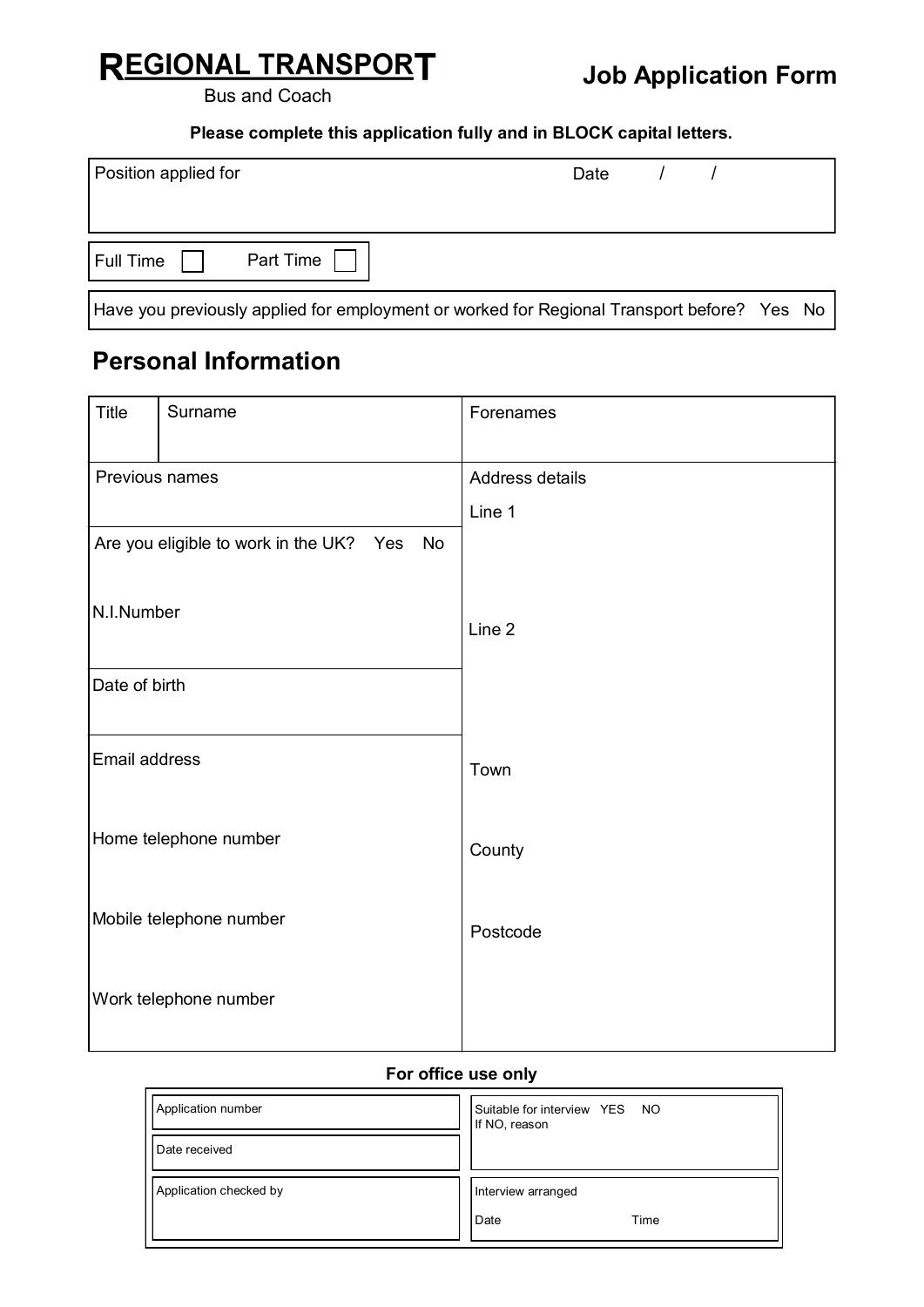# **Driver licence information**

| Do you hold a current full UK driving Licence?                                       | Do you hold a current PCV UK entitlement?                                                          |  |
|--------------------------------------------------------------------------------------|----------------------------------------------------------------------------------------------------|--|
| Yes<br><b>No</b>                                                                     | <b>Yes</b><br><b>No</b>                                                                            |  |
| Date passed test                                                                     | Date passed test                                                                                   |  |
| Expiry date                                                                          | Expiry date                                                                                        |  |
| Driver number                                                                        | Where and who was your PCV training<br>undertaken?                                                 |  |
| International<br>Licence type<br>UK/ECC<br>Other, please specify                     |                                                                                                    |  |
|                                                                                      | Do you hold a DQC / Drivers certificate of pro-<br>fessional competence?                           |  |
|                                                                                      | Yes<br>No<br>Partial                                                                               |  |
| How long have you been driving continuously<br>in the UK on a full driving licence?  | If partial, please provide details of where<br>training was undertaken and hours completed;        |  |
| Are there any endorsements on your licence?                                          | Yes<br>No<br>If "YES" please provide details                                                       |  |
| Date of offence<br>Convictions<br>Penalty or No. of points Conviction code (eg SP30) |                                                                                                    |  |
|                                                                                      |                                                                                                    |  |
|                                                                                      |                                                                                                    |  |
| Are you subject to any pending motoring<br>offences?                                 | <b>Yes</b><br>No<br>If "YES" please provide details                                                |  |
| Date of offence<br>Notice of offence                                                 |                                                                                                    |  |
|                                                                                      |                                                                                                    |  |
| Have you ever been refused a licence or entitlement?                                 | Yes<br><b>No</b>                                                                                   |  |
| Have you ever been disqualified or banned from driving?                              | Yes No If "YES", on what grounds?                                                                  |  |
|                                                                                      | Please provide details of any road accidents, whether blameworthy or otherwise in the last 5 years |  |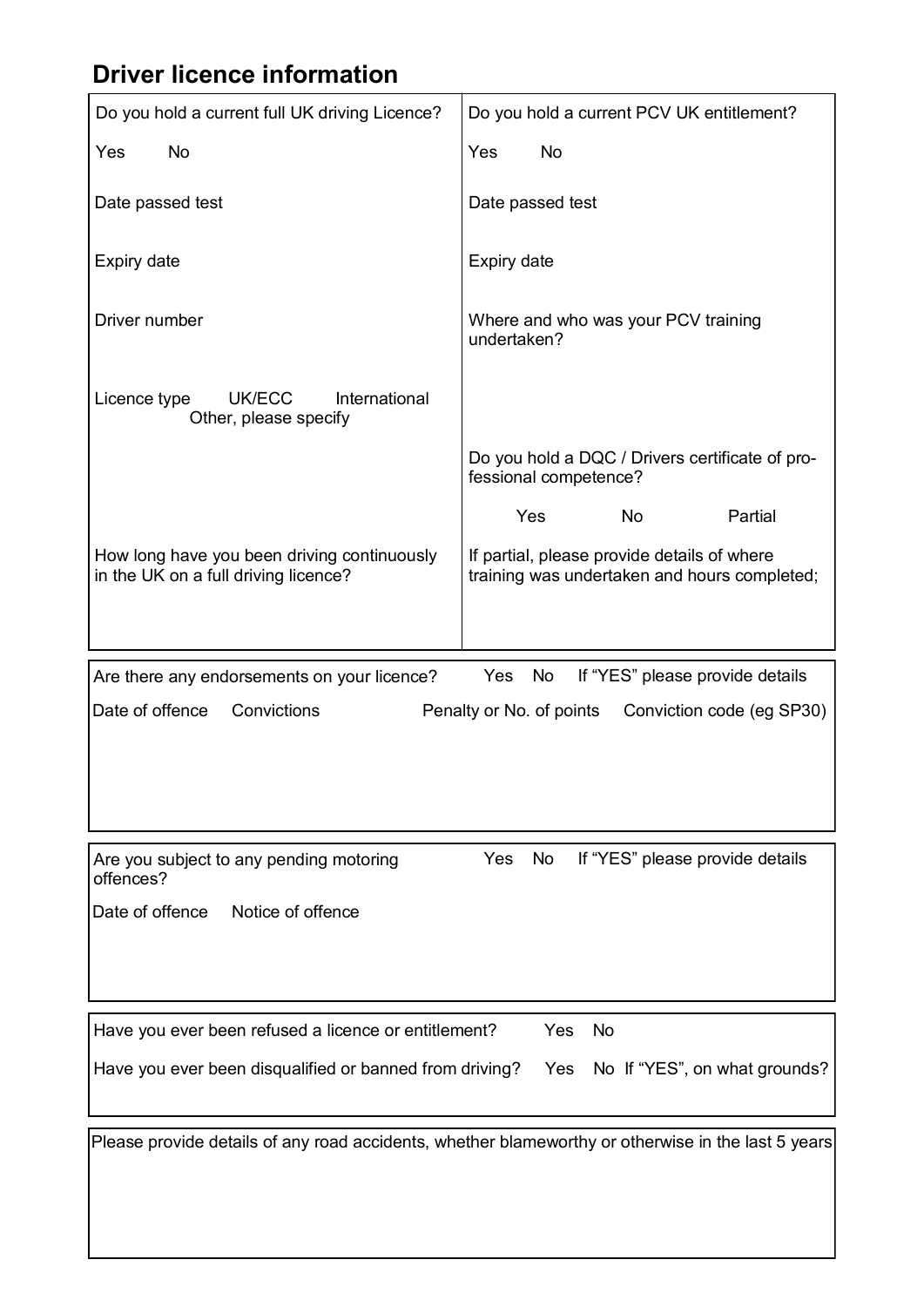# **Employment details**

Please include full details of all employment over the last 6 years including any voluntary work, unemployment, college etc

#### **Current or most recent employer**

| Employer name                | Job title of position held |               |  |
|------------------------------|----------------------------|---------------|--|
| Address                      | <b>Duties</b>              |               |  |
| Name and title of supervisor | Date started               | Date finished |  |
| Reason for leaving           |                            | Salary        |  |

#### **Previous Employment 1**

| Employer name                | Job title of position held |               |  |
|------------------------------|----------------------------|---------------|--|
| Address                      | <b>Duties</b>              |               |  |
| Name and title of supervisor | Date started               | Date finished |  |
| Reason for leaving           |                            | Salary        |  |
|                              |                            |               |  |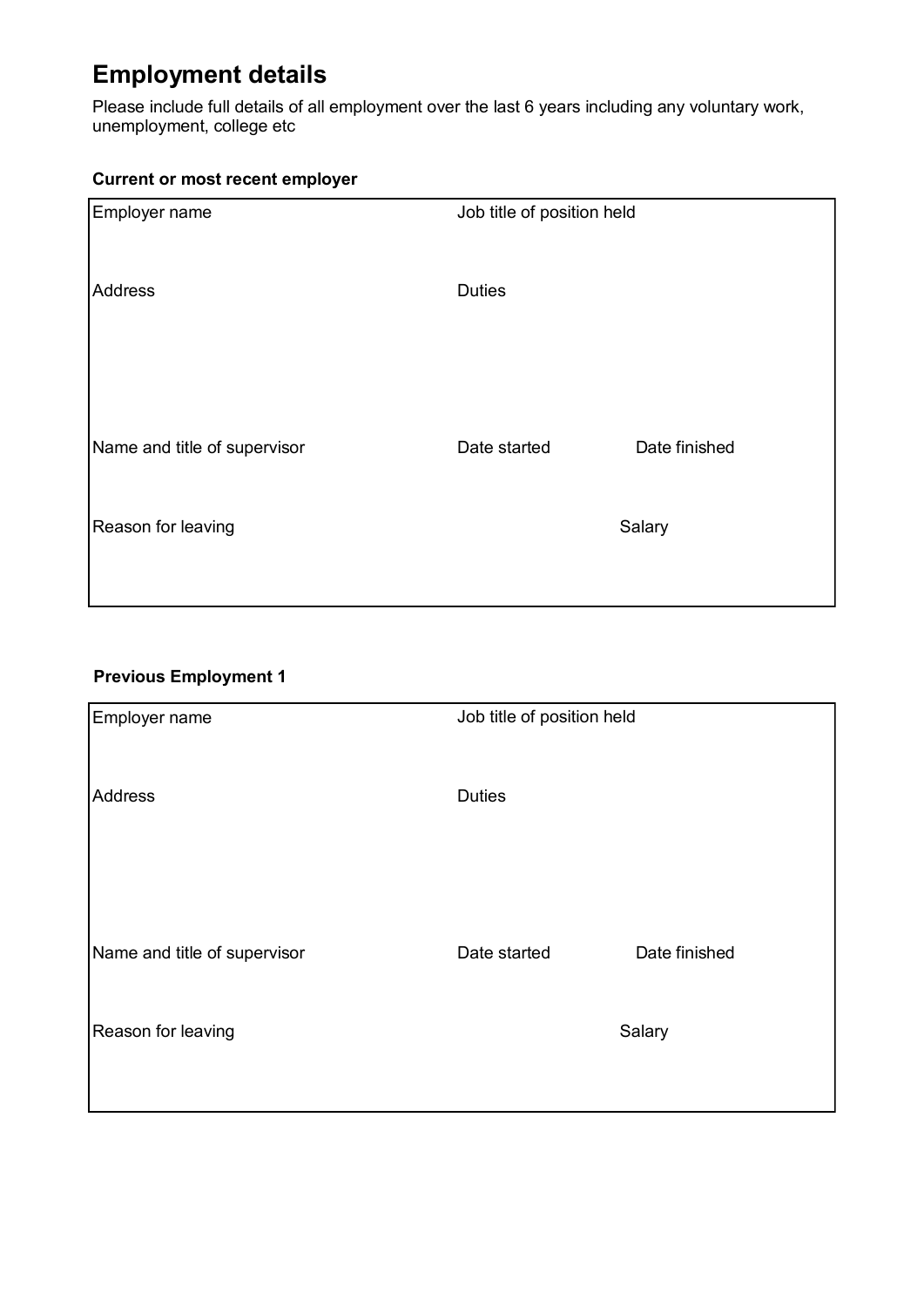#### **Previous Employment 3**

| Employer name                | Job title of position held |               |  |
|------------------------------|----------------------------|---------------|--|
|                              |                            |               |  |
| <b>Address</b>               | <b>Duties</b>              |               |  |
|                              |                            |               |  |
|                              |                            |               |  |
| Name and title of supervisor | Date started               | Date finished |  |
| Reason for leaving           |                            | Salary        |  |
|                              |                            |               |  |

#### **Previous Employment 4**

| Employer name                | Job title of position held |               |
|------------------------------|----------------------------|---------------|
|                              |                            |               |
| Address                      | <b>Duties</b>              |               |
|                              |                            |               |
|                              |                            |               |
| Name and title of supervisor | Date started               | Date finished |
| Reason for leaving           |                            | Salary        |
|                              |                            |               |

What length of notice will you have to give to your present employer?

What date can you begin working for Regional Transport?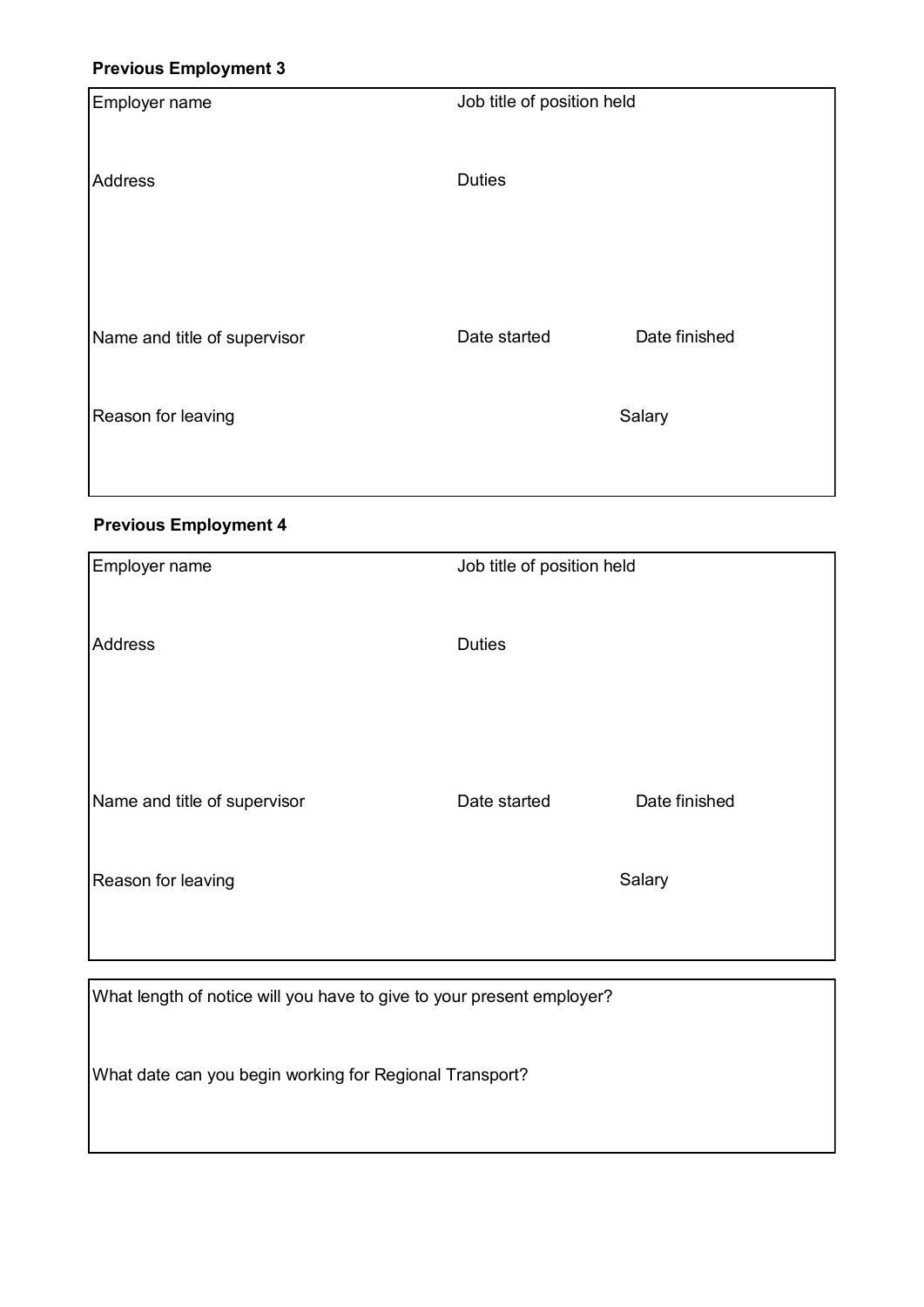#### **Education and Training**

Please include full and part time courses, apprenticeships and vocational qualifications.

| Subject/Course title | Qualification | Grade | Course date from Course date to |  |
|----------------------|---------------|-------|---------------------------------|--|
|                      |               |       |                                 |  |
|                      |               |       |                                 |  |
|                      |               |       |                                 |  |
|                      |               |       |                                 |  |
|                      |               |       |                                 |  |
|                      |               |       |                                 |  |
|                      |               |       |                                 |  |
|                      |               |       |                                 |  |
|                      |               |       |                                 |  |

### **Further Information**

Please provide additional information about yourself, other skills, other qualifications, voluntary work, clubs and memberships, previous work in dealing with the public, handling cash and why you want to work for Regional Transport.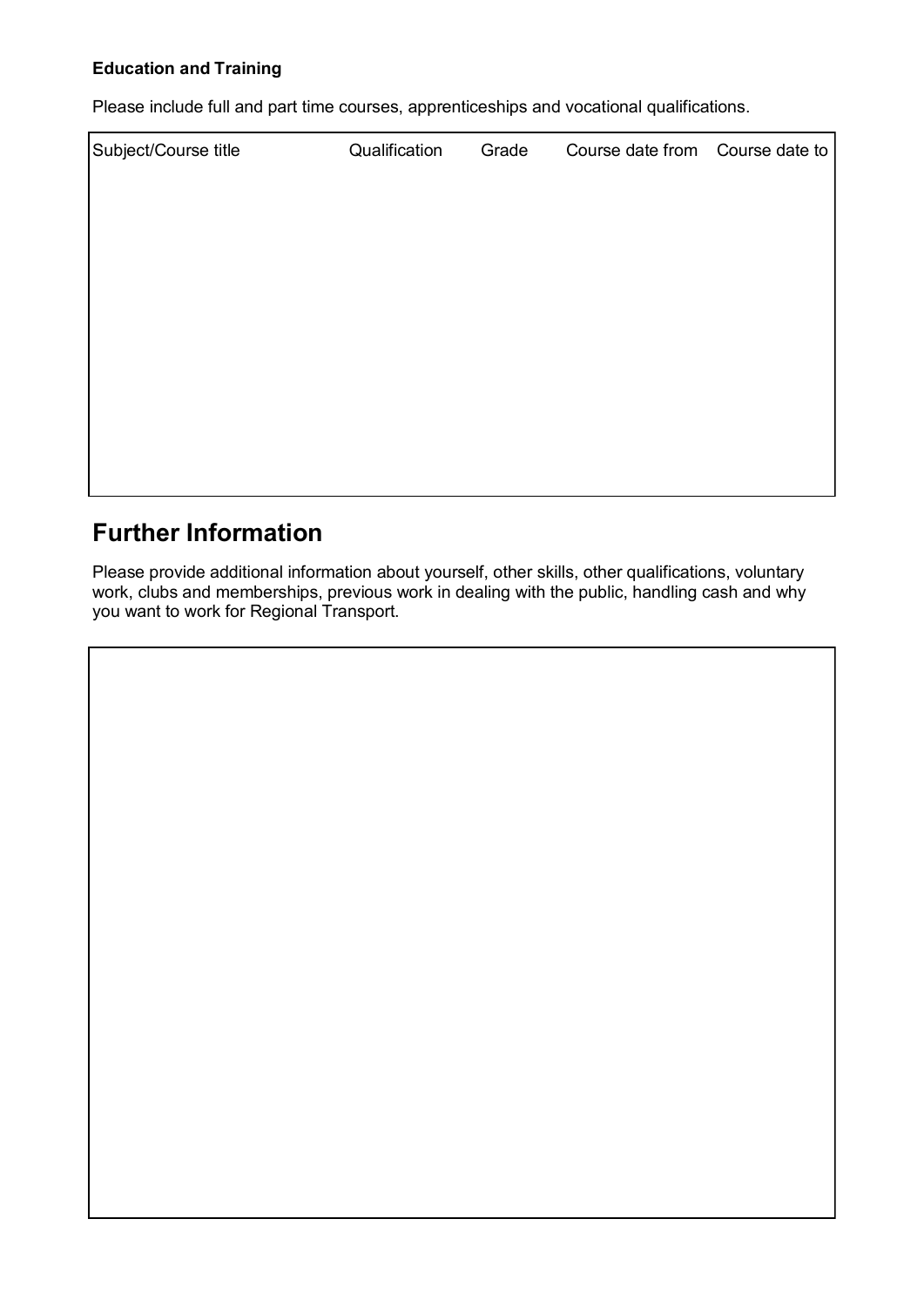# **Medical Information**

This section must be completed fully and accurately.

#### **Section A**

| Name | Height |
|------|--------|
| Age  | Weight |

#### **Section B**

| Have you ever in your life, including childhood, had the following? |     |           |
|---------------------------------------------------------------------|-----|-----------|
| Any heart condition                                                 | Yes | <b>No</b> |
| Loss of sight or cataract removed                                   | Yes | <b>No</b> |
| Double or tunnel vision                                             | Yes | <b>No</b> |
| Any epileptic attack, stroke or loss of consciousness               | Yes | <b>No</b> |
| Drink problem                                                       | Yes | <b>No</b> |
| Drug addiction                                                      | Yes | <b>No</b> |

# **Section C**

| Are you being treated for any of the following? |      |           |
|-------------------------------------------------|------|-----------|
| Angina                                          | Yes  | No.       |
| Medical or nervous disorders                    | Yes. | No        |
| Diabetes with insulin injections                | Yes  | <b>No</b> |

### **Section D**

| Have you stayed away from work or school in the past year? | Yes  | No.  |
|------------------------------------------------------------|------|------|
| Have you consulted a doctor in the past year?              | Yes. | -No  |
| Have you any permanent disability?                         | Yes. | . No |

### **Section E**

If you have answered yes to any of the questions or if you have any other medical conditions that can affect your ability to work or to drive a bus or coach that has not been listed, please give particulars;

Print Name Signature